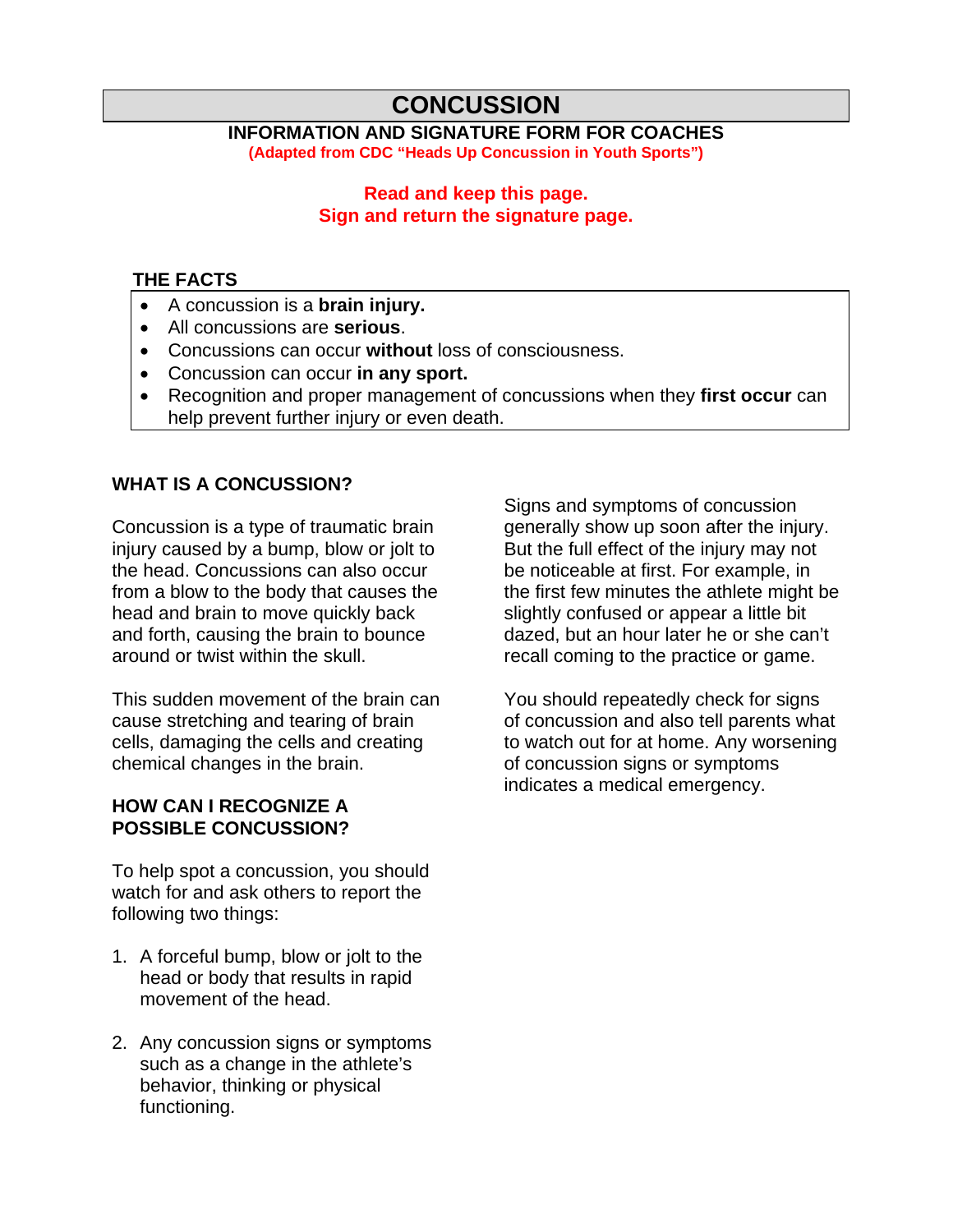### **SIGNS AND SYMPTOMS**

| SIGNS OBSERVED BY COACHING STAFF |                                                                                                                                        |  | SYMPTOMS REPORTED BY ATHLETE                                                                                     |
|----------------------------------|----------------------------------------------------------------------------------------------------------------------------------------|--|------------------------------------------------------------------------------------------------------------------|
|                                  | Appears dazed or stunned<br>Is confused about assignment or position<br>Forgets an instruction<br>Is unsure of game, score or opponent |  | Headache or "pressure" in head<br>Nausea or vomiting<br>Balance problems or dizziness<br>Double or blurry vision |
|                                  | Moves clumsily                                                                                                                         |  | Sensitivity to light                                                                                             |
|                                  | Answers questions slowly                                                                                                               |  | Sensitivity to noise                                                                                             |
|                                  | Loses consciousness, even briefly                                                                                                      |  | Feeling sluggish, hazy, foggy or groggy                                                                          |
|                                  | Shows mood, behavior or personality changes                                                                                            |  | Concentration or memory problems                                                                                 |
|                                  | Can't recall events prior to hit or fall                                                                                               |  | Confusion                                                                                                        |
|                                  | Can't recall events after hit or fall                                                                                                  |  | Just "not feeling right" or "feeling down"                                                                       |

#### **WHAT ARE CONCUSSION DANGER SIGNS?**

In rare cases, a dangerous blood clot may form on the brain in an athlete with a concussion and crowd the brain against the skull. Call 9-1-1 or take the athlete to the emergency department right away if after a bump, blow or jolt to the head or body the athlete exhibits one or more of the following danger signs:

- One pupil larger than the other
- Is drowsy or cannot be awakened
- A headache that gets worse
- Weakness, numbness or decreased coordination
- Repeated vomiting or nausea
- Slurred speech
- Convulsions or seizures
- Cannot recognize people or places
- Becomes increasingly confused, restless or agitated
- Has unusual behavior
- Loses consciousness (*even a brief loss of consciousness should be taken seriously*)

#### **WHY SHOULD I BE CONCERNED ABOUT CONCUSSIONS?**

Most athletes with a concussion will recover quickly and fully. But for some athletes, signs and symptoms of concussion can last for days, weeks or longer.

If an athlete has a concussion, his or her brain needs time to heal. A repeat concussion that occurs before the brain recovers from the first – usually within a short time period (hours, days, weeks) – can slow recovery or increase the chances for long-term problems. In rare cases, repeat concussion can result in brain swelling or permanent brain damage. It can even be fatal.

#### **HOW CAN I HELP ATHLETES TO RETURN TO PLAY GRADUALLY?**

An athlete should return to sports practices under the supervision of an appropriate health care professional. When available, be sure to work closely with your team's certified athletic trainer.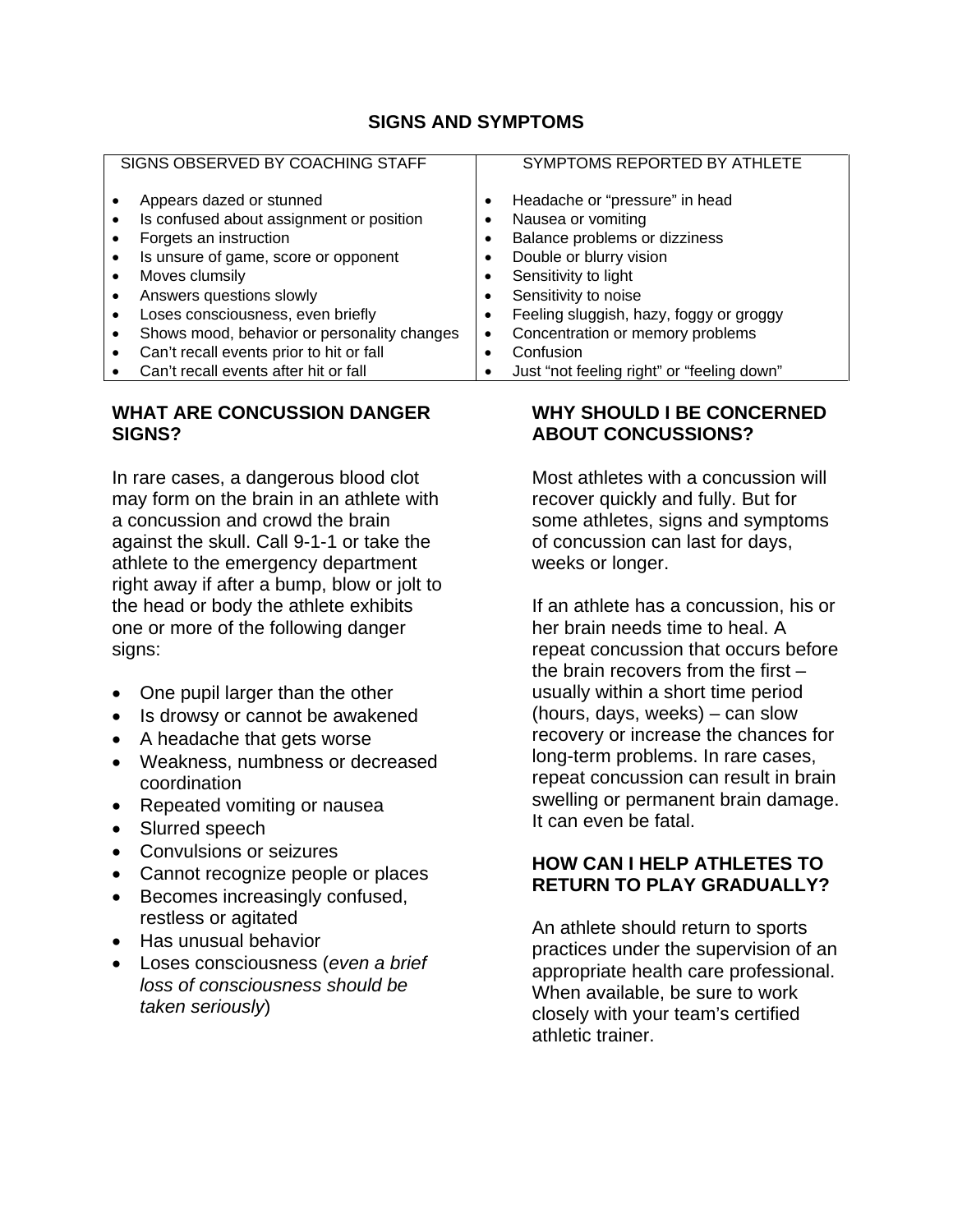Below are five gradual steps you and the health care professional should follow to help safely return an athlete to play. Remember, this is a gradual process. These steps should not be completed in one day, but instead over days, weeks or months.

**BASELINE:** Athletes should not have any concussion symptoms. Athletes should only progress to the next step if they do not have any symptoms at the current step.

**STEP 1: Begin with light aerobic** exercise only to increase an athlete's heart rate. This means about five to 10 minutes on an exercise bike, walking or light jogging. No weightlifting at this point.

**STEP 2: Continue with activities to** increase an athlete's heart rate with body or head movement. This includes moderate jogging, brief running, moderate-intensity stationary biking, moderate-intensity weightlifting (reduced time and/or reduced weight from your typical routine).

**STEP 3:** Add heavy non-contact physical activity such as sprinting/running, high-intensity stationary biking, regular weightlifting routine and/or non-contact sport-specific drills (in three planes of movement).

**STEP 4:** Athlete may return to practice and full contact (if appropriate for the sport) in controlled practice.

**STEP 5: Athlete may return to** competition.

If an athlete's symptoms come back or she or he gets new symptoms when becoming more active at any step, this is a sign that the athlete is pushing himself or herself too hard. The athlete should stop these activities and the athlete's health care provider should be contacted. After more rest and no concussion symptoms, the athlete should begin at the previous step.

#### **PREVENTION AND PREPARATION**

Insist that safety comes first. To help minimize the risks for concussion or other serious brain injuries:

- Ensure athletes follow the rules for safety and the rules of the sport.
- Encourage them to practice good sportsmanship at all times.
- Wearing a helmet is a must to reduce the risk of severe brain injury and skull fracture. However, helmets are not designed to prevent concussion. There is no "concussion-proof" helmet. So even with a helmet, it is important for kids and teens to avoid hits to the head.

Check with your league, school or district about concussion policies. Concussion policy statements can be developed to include:

- The school or league's commitment to safety
- A brief description of concussion
- Information on when athletes can safely return to school and play.

Parents and athletes should sign the Parent Information and Signature Form at the beginning of the season.

#### ACTION PLAN

#### **WHAT SHOULD I DO WHEN A CONCUSSION IS SUSPECTED?**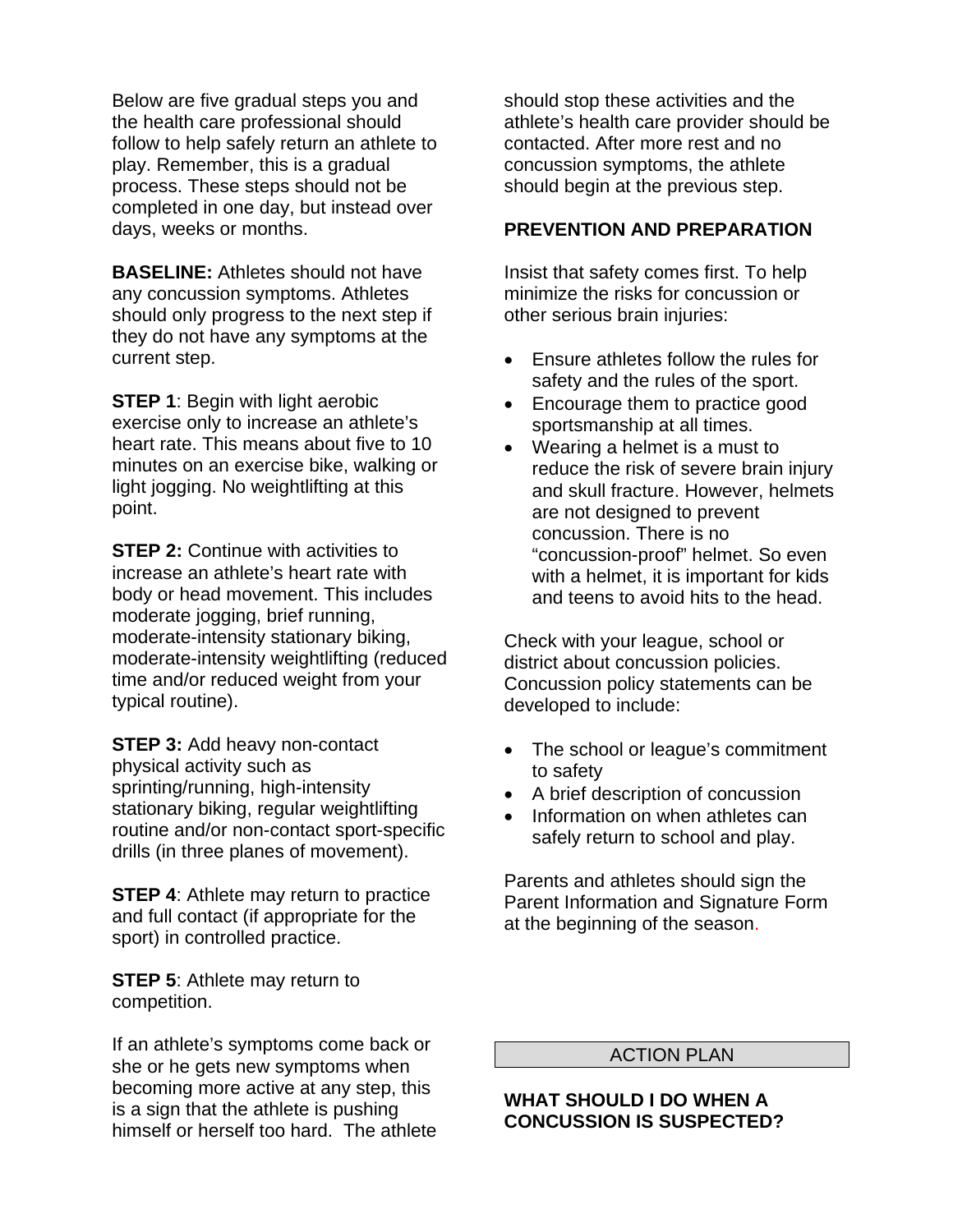No matter whether the athlete is a key member of the team or the game is about to end, an athlete with a suspected concussion should be immediately removed from play. To help you know how to respond, follow the Heads Up four-step action plan:

#### **1. REMOVE THE ATHLETE FROM PLAY**.

Look for signs and symptoms of a concussion if your athlete has experienced a bump or blow to the head or body. When in doubt, sit them out!

#### **2. ENSURE THE AHTLETE IS EVALUATED BY AN APPROPRIATE HEALTH CARE PROFESSIONAL.**

Do not try to judge the severity of the injury yourself. Health care professionals have a number of methods they can use to assess the severity of concussions. As a coach, recording the following information can help health care professionals in assessing the athlete after the injury:

- Cause of the injury and force of the hit or blow to the head or body
- Any loss of consciousness (passed out/knocked out) and if so, for how long
- Any memory loss immediately following the injury
- Any seizures immediately following the injury
- Number of previous concussions (if any)

## **3. INFORM THE ATHLETE'S PARENTS OR GUARDIANS.**

Let them know about the possible concussion and give them the Heads Up fact sheet for parents. This fact sheet can help parents monitor the athlete for signs or symptoms that appear or get worse once the athlete is at home or returns to school.

## **4. KEEP THE ATHLETE OUT OF PLAY.**

An athlete should be removed from play the day of the injury and until an appropriate health care provider\* says he or she is symptom-free and it's OK to return to play. After you remove an athlete with a suspected concussion from practice or play, the decision about return to practice or play is a medical decision.

\* Health care provider means a Tennessee licensed medical doctor, osteopathic physician or a clinical neuropsychologist with concussion training.

#### **REFERENCES**

- 1. Lovell MR, Collins MW, Iverson GL, Johnston KM, Bradley JP. Grade 1 or "ding" concussions in high school athletes. *The American Journal of Sports Medicine* 2004; 32(1):47-54.
- 2. Institute of Medicine (US). Is soccer bad for children's heads? Summary of the 10M Workshop on Neuropsychological Consequences of Head Impact in Youth Soccer. Washington (DC): National Academies Press, 2002.
- 3. Centers for Disease Control and Prevention. Sports-related recurrent brain injuries-United States. *Morbidity and Mortality Weekly Report* 1997; 46(10):224-27. Available at: [www.cdc.gov/mmwr/preview/mmwrhtml/00046](http://www.cdc.gov/mmwr/preview/mmwrhtml/00046702.htm) [702.htm](http://www.cdc.gov/mmwr/preview/mmwrhtml/00046702.htm)

If you think your athlete has a concussion take him/her out of play and seek the advice of a health care professional experienced in evaluating for concussion.

For more information, visit [www.cdc.gov/Concussion.](http://www.cdc.gov/Concussion)